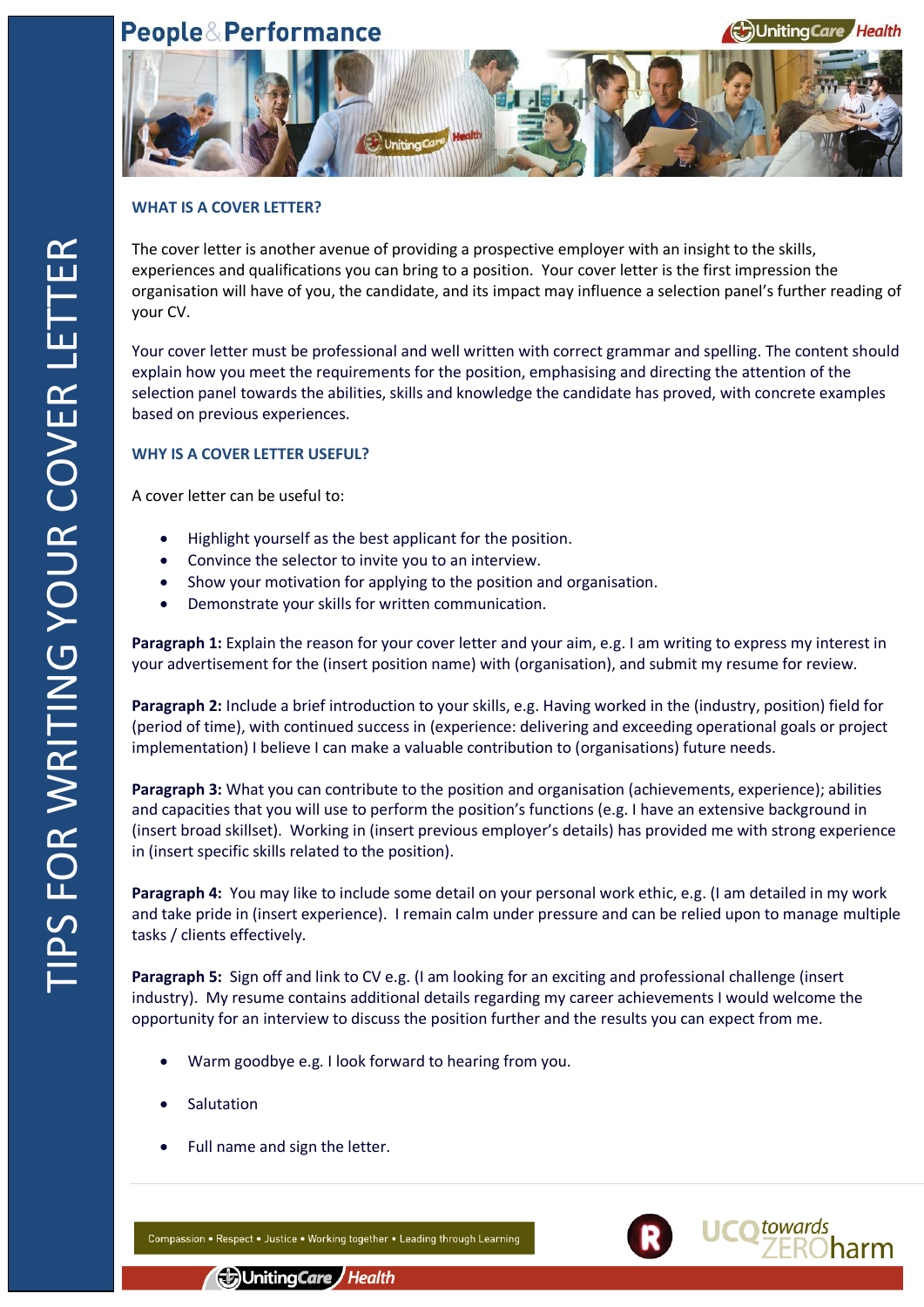# **People&Performance**





Remember to make your cover letter eye-catching; you want the reader to be taken in, read on to your CV and give you an interview. You want to distinguish yourself from the other candidates.

Think about your main strength for the position and highlight it from the beginning, don't let your potential employer read through lots of irrelevant information and miss your best assets. Your main strength will be something that isn't in the requirements for the job, all the other candidates will have these so think outside the box about what else can you bring to the table? Maybe you have worked for a competitor and so can educate your potential new employer about the competition. Maybe you were selected to complete a specialised training program or travel overseas to complete a project or deliver specialised training.

The cover letter may be directed to a particular person (avoid using phrases like "Dear sir/madam" or "To whom it may concern"). You should try to find out the name of the person who will be making the hiring decision from the advert or organisation website. If this is not possible, you may address the letter to a title or to the Human Resources department.

- Consider the cover letter as a business letter, a professional one.
- Never more than a page for writing a resume cover letter.
- Provide a brief explanation of what you offer and want, without forgetting that the cover letter must be in accordance with what the company needs.
- Bring (from your CV or resume) only aspects relevant to the position (abilities, capacities, achievements). Do not make a new summary of your resume. Your resume talks about you already.
- Use the cover letter to convince the reader that you are the most appropriate candidate for the position, that you can perform the functions of the role.
- Show enthusiasm and interest in the company. Write something about the company or industry that shows you know about them.
- Check your spelling and grammar before sending the letter.
- Use short phrases, be concise, no more than four or five paragraphs.
- Do not use copies of cover letters previously used for other selection processes. Send an original cover letter to each employer.

### **Here is an example you may wish to model for your Cover Letter:**

#### *Dear Mr Jones*

*I am writing to express my interest in your advertisement for Graduate Registered Nurses with UnitingCare Health. As a recent graduate from (Insert University) I believe I can make a valuable contribution to UnitingCare Health's nursing team.*

*I am passionate about nursing and wish to work for a progressive, private health care organisation such as UnitingCare Health. Through my studies, I have proven to be a dedicated and enthusiastic student who has achieved an appreciation and understanding of evidence based nursing practice. I am keen to begin a career in nursing and believe I will be able to transition my experience as a student nurse to a Graduate position with your organisation.*

*Prior to commencing my nursing studies, I worked in the Human Resources sector for a major mining organisation, providing Human Resource services for major business units and projects located across Australia and internationally.*

Compassion • Respect • Justice • Working together • Leading through Learning